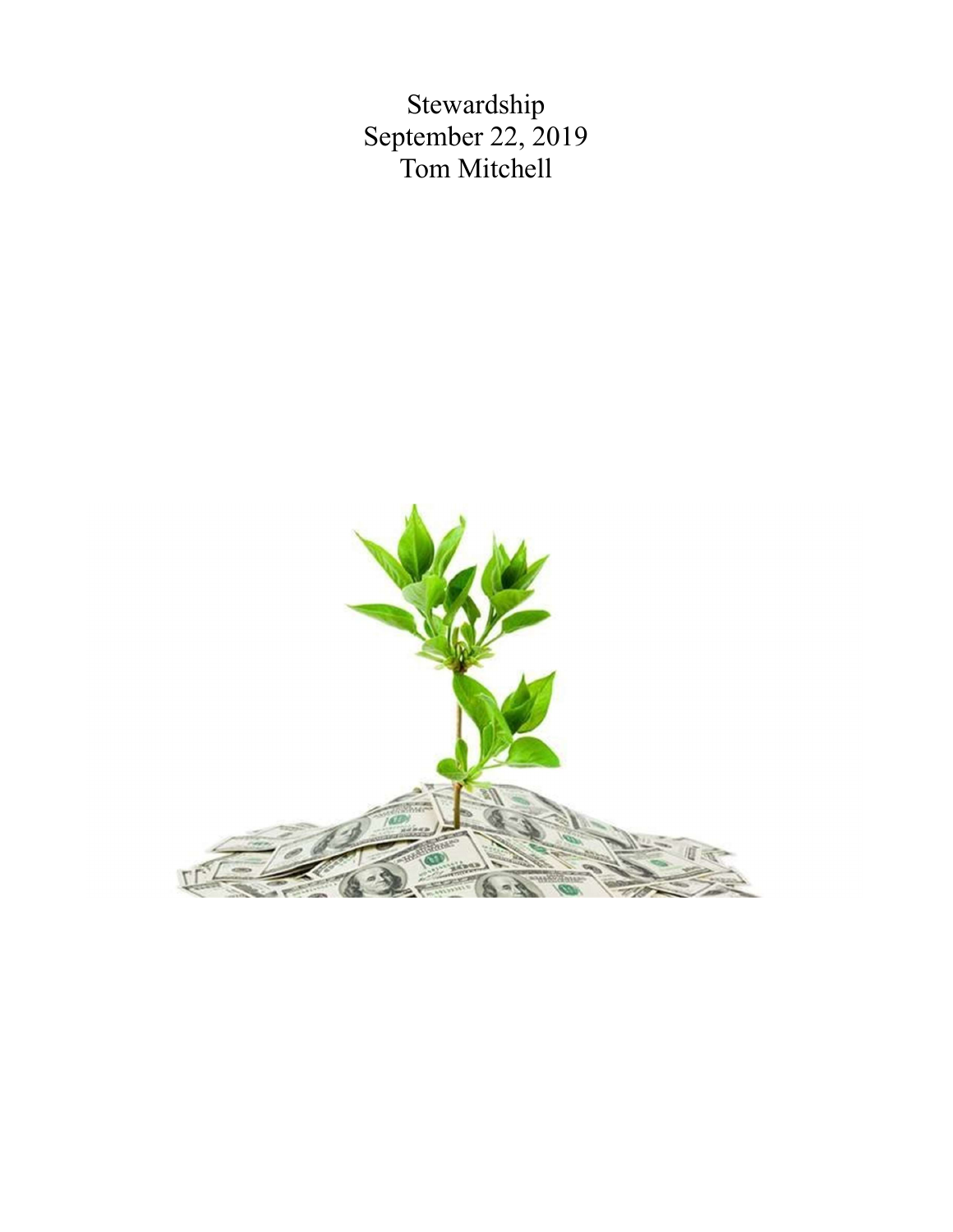Good Morning!

I'm Tom Mitchell 3<sup>rd</sup> pew on the left Aisle seat 8:30 service Usually I'm here this morning to help kick off our Fall Intended Giving Campaign

Our Stewardship Committee decided we should focus on….. You got it, STEWARDSHIP!

So, today, and over the next few weeks we will take a few minutes at each service and talk about

- The definition of stewardship in the Bible.
- Bible verses about stewardship.
- Examples of stewardship in the Bible.
- And Your stewardship who's Lord in your life?

So, like all good teachers, I will start with Merriam Webster….

A steward….

 "one employed in a large household or estate to manage domestic concerns"

Hmmm…

Let me ask you to raise a hand if you respond "yes" to any of these questions – and keep your hand thur the last answer.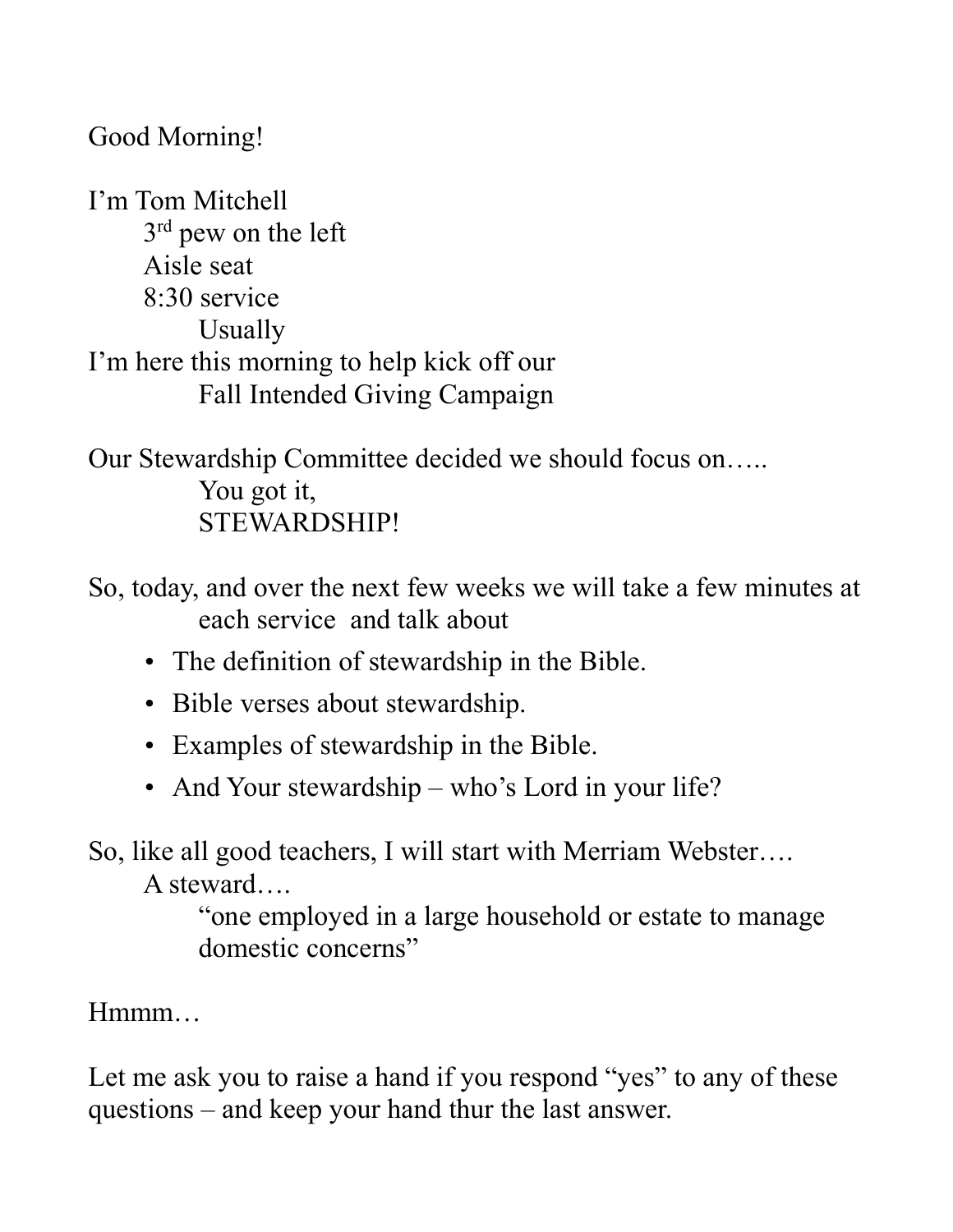Has someone ever asked you to watch their kids? - Hands up!

Are you responsible for managing an office or people on behalf of an employer?

Do you work in a garden?

Do you care for another – older or younger?

Hands up! Look around – you are all stewards!

You can put your hands down now…..

If you were a steward in Ancient Greek culture – you were not the owner of the house.

 Instead, you would have been the manager of the house and the household affairs.

In light of Bible verses about stewardship, which we will hear about in coming weeks, you'll see that your life is not your own.

 Your life is on loan from God – regardless if you acknowledge this or not – and God calls you to STEWARD everything about your life for his glory and the good of others.

So, when we talk about STEWARDSHIP in church we are talking about how we manage God's gifts to us, including -